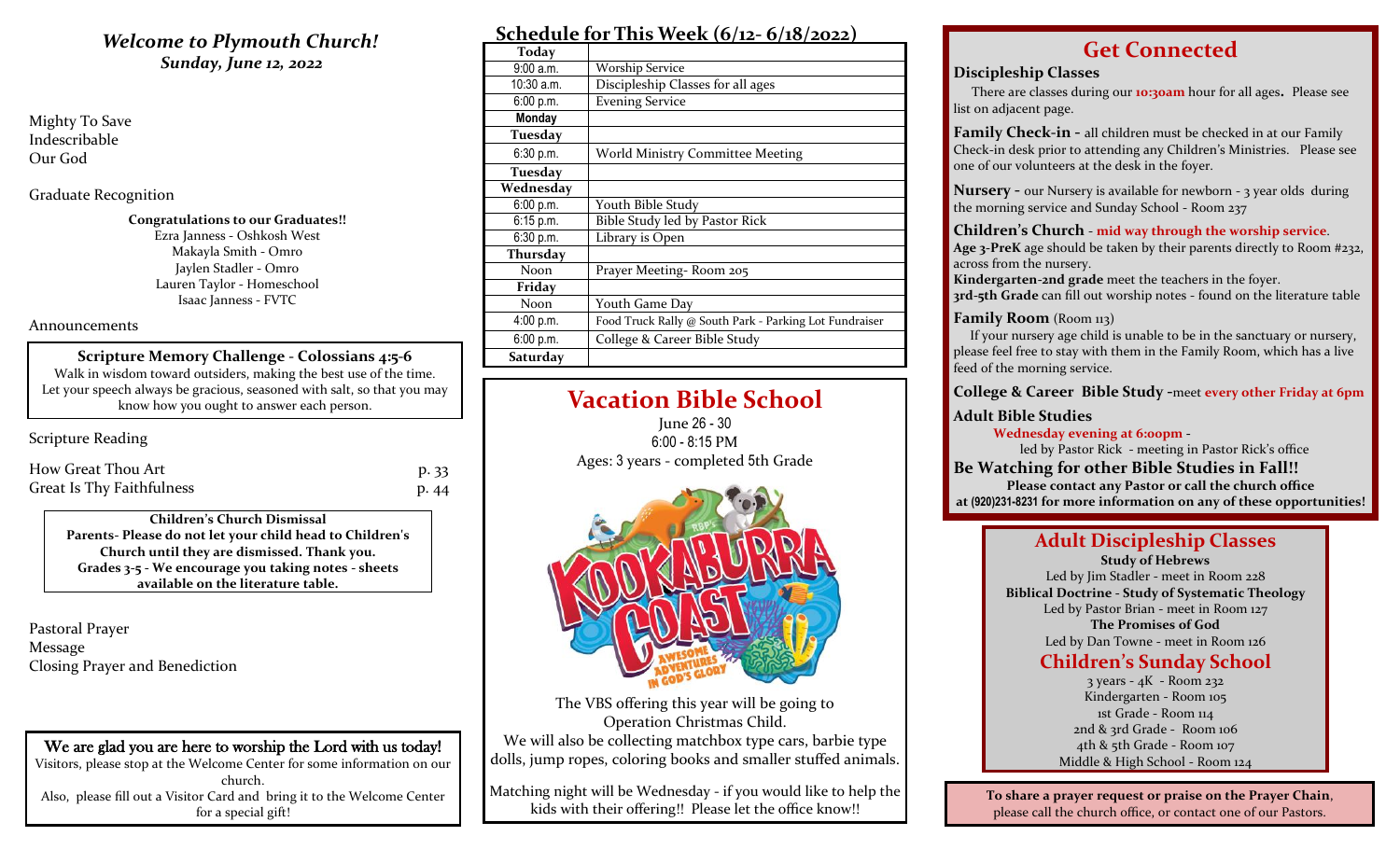

 **Fly High with Reading Summer Reading Program** June - August **Sign Up Today!!!** In The Library

# **Sunday School Teachers & Helpers Needed for Fall** If you would be willing to teach or help in our Children's Sunday School

# **LLBC Summer Camps**

Van sign up sheets are posted. Please add your child if they will be riding the church van to and from camp. (We will take a van if there are 4 or more riders.) If you are able to drive the van to take children to camp or bring them back, please sign up also. (You need to be an approved driver. See the church office for more info.) Questions--contact Nancy Stroh.

# **Attention Van Drivers!**

All personnel that are planning on driving the church vans after July 1st must agree to, and complete a new Drivers Qualification form and turn it in to the church office. All applications will be reviewed by the Trustees, and if approved, will post your name on the bulletin board under Approved Van Drivers for 2022. Forms can be found in the church office.

# **Office Summer Hours**

The office may be closed at 1PM some days. If you will be coming to church for something, please call prior to coming, to make sure someone is here.

# **Dine Out For Bella**

Dine Out for Bella Medical Clinic: You can help the Clinic by getting a meal at Benvenuto's on Tuesday, June 21st, from 11 am-9 pm. Tell them you are doing the "Dine-Out for Bella Medical" & they will donate 20% of the sale to the clinic. You can eat there or carry out. Thanks for your help!



**Save the Date!!** All Church Picnic Sunday, August 21st



**Nursery Workers Today:** Monitor: Kendra Arthur 9:00: Kendra Arthur, Candace Leach, Carly Matiash 10:30: Lynn Brown, Heather Steffen **Nursery Workers Next Sunday:** Monitor: Katie Bradley 9:00: Katie Bradley, Jessica Bradley, Shawn Matiash 10:30: Lynn Brown, Sue Stadler

> **Greeter Today**: Michelle Vincent **Greeter Next Week**: Deb Cook

**Children's Church Today**: Holly Simpson, Jodi Matiash

**Sound/Projection Today:** Nathan Kienetz /Christopher Jepson **Sound/Projection Next Week:** Nate Schroeder / Heather Steffen

| <b>Elder Flocks</b>                               |  |
|---------------------------------------------------|--|
| A through B - call Dustin Arthur - 920-698-6048   |  |
| C through E - call Joel Cook - 920-589-4014       |  |
| F through G - call Pastor Brian - 920-312-0637    |  |
| H through K - call Gary Jepson - 920-312-1856     |  |
| L through O - call Nick Matiash - 920-642-0040    |  |
| P through Sc - call Elroy Post - 920-573-2257     |  |
| Sd through Sz - call Dan Patterson - 920-410-3245 |  |
| T through Z - call Steve Anklam - 920-470-5114    |  |

| <b>Weekly Tithes &amp; Offerings</b> |                        |  |
|--------------------------------------|------------------------|--|
| Fund                                 | 6/5/2022 Offering      |  |
| General -- Needed Weekly: \$7,958.17 | \$6,733.51             |  |
| Building                             | \$30.00                |  |
| Flooring (ongoing)                   | \$10.00                |  |
| Needed Year to Date: \$143,147.06    | Received: \$148,019.41 |  |